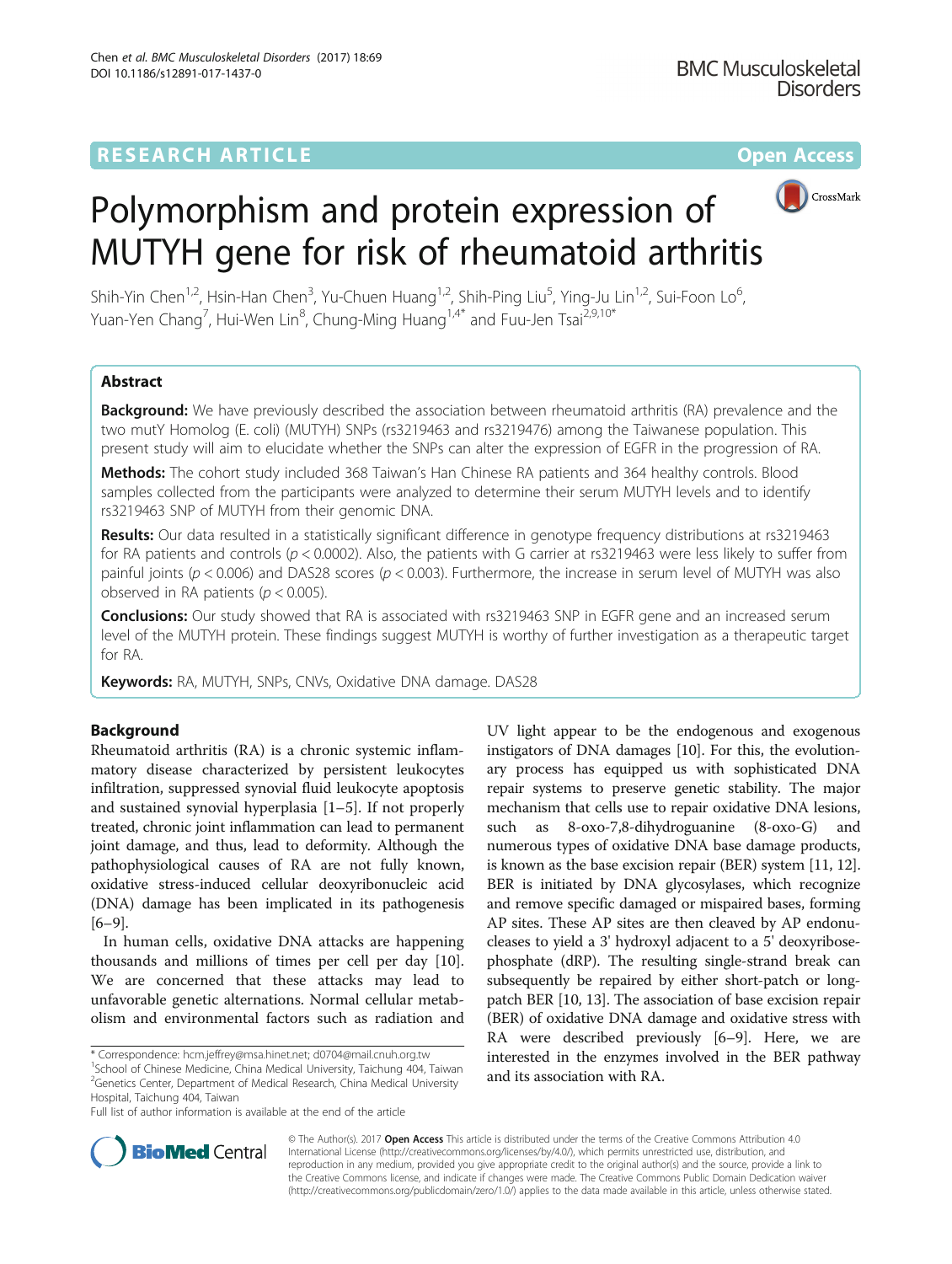mutY Homolog (E. coli) (MUTYH) is a unique DNA glycosylase that proficiently recognizes and catalyzes the removal of a mispaired adenine (A) from A:8-oxo-G, a frequent DNA lesion estimated to emerge around 1000– 7000 times per cell per day [\[14](#page-6-0)–[16\]](#page-6-0). Thus MUTYH is a key factor for giving a way to the supreme BER that eventually restores the undamaged guanine (G) [[17, 18](#page-6-0)]. Most DNA is packaged in chromosomes within the nucleus (nDNA), but it can also be found in the mitochondria (mtDNA). Both nDNA and mtDNA are essential for proper cellular functioning; they are needed to flawlessly replicate from one cell cycle to the next. This may be the reason why MUTYH, as a genome caretaker, is localized to both the nucleus and the mitochondria [[19, 20](#page-6-0)]. Gene polymorphism and mutations that lead to MUTYH inactivation have been associated with many cancers and cancer-associated inflammatory responses [[21](#page-6-0)–[24](#page-6-0)]. A number of studies have demonstrated that oxidative DNA strand break, and oxidative stress are significantly increased in the mononuclear leukocytes, serum and synovial fluid from RA patients than healthy controls [[6](#page-6-0)–[9\]](#page-6-0). The presence of oxidized DNA in joints has also been linked with arthritis in both mice [\[25](#page-6-0)] and humans [\[26](#page-6-0)]. We have previously described the association of rheumatoid arthritis (RA) prevalence and two mutY Homolog (E. coli) (MUTYH) SNPs (rs3219463 and rs3219476) among the Taiwanese population [[27\]](#page-6-0). In this present study, we increased the sample size of the cohort and aimed to find out whether the SNPs can alter the expression of MUTYH in the progression of RA.

## Methods

## Patient selection

The study subjects included 368 RA patients and 364 healthy subjects, which were recruited from China Medical University Hospital in Taiwan. Patients with RA, according to the revised America College of Rheumatology criteria [[28, 29\]](#page-6-0), were enrolled. Nephelometry detected the rheumatoid factor (RF), and values  $\geq$  30 IU/ml were defined as positive. The gender-agematched healthy controls from the general population were selected by health examination. Blood samples were collected by venipuncture for genomic DNA isolation. Informed consent was obtained from all participants, and it was according to the guidelines approved by the local ethics committee.

## Genomic DNA extraction, genotyping and quantitation of MUTYH copy number

Genomic DNA (gDNA) was prepared from peripheral blood using the genomic DNA kit from Roche. Polymerase chain reaction was used to identify the MUYTH rs3219463 polymorphism (Fig. 1). A pre-designed copy number assay (assay ID: Hs01177408\_cn) from Applied Biosystems was used to quantify MUTYH copy number by TaqMan®Real-Time PCR. Primer sequences, reaction components, thermal cycling profiles and identification of various MUTYH genotypes by restriction enzymatic digestion and gel electrophoresis are all provided in the supplementary section.

## Quantitative determination of MUTYH in serum

Serum samples were diluted 1/200 in dilution buffer to be in the range of standard curve and then directly quantified by enzyme linked immunosorbent assay (Cat No. 30–7110, ALPCO Diagnostics, USA). The human MUTYH in the serums samples were bound to monoclonal mouse antibodies against human MUTYH, which were immobilized on the surface of the microtiter plates. After a washing step, the quantification of bound human

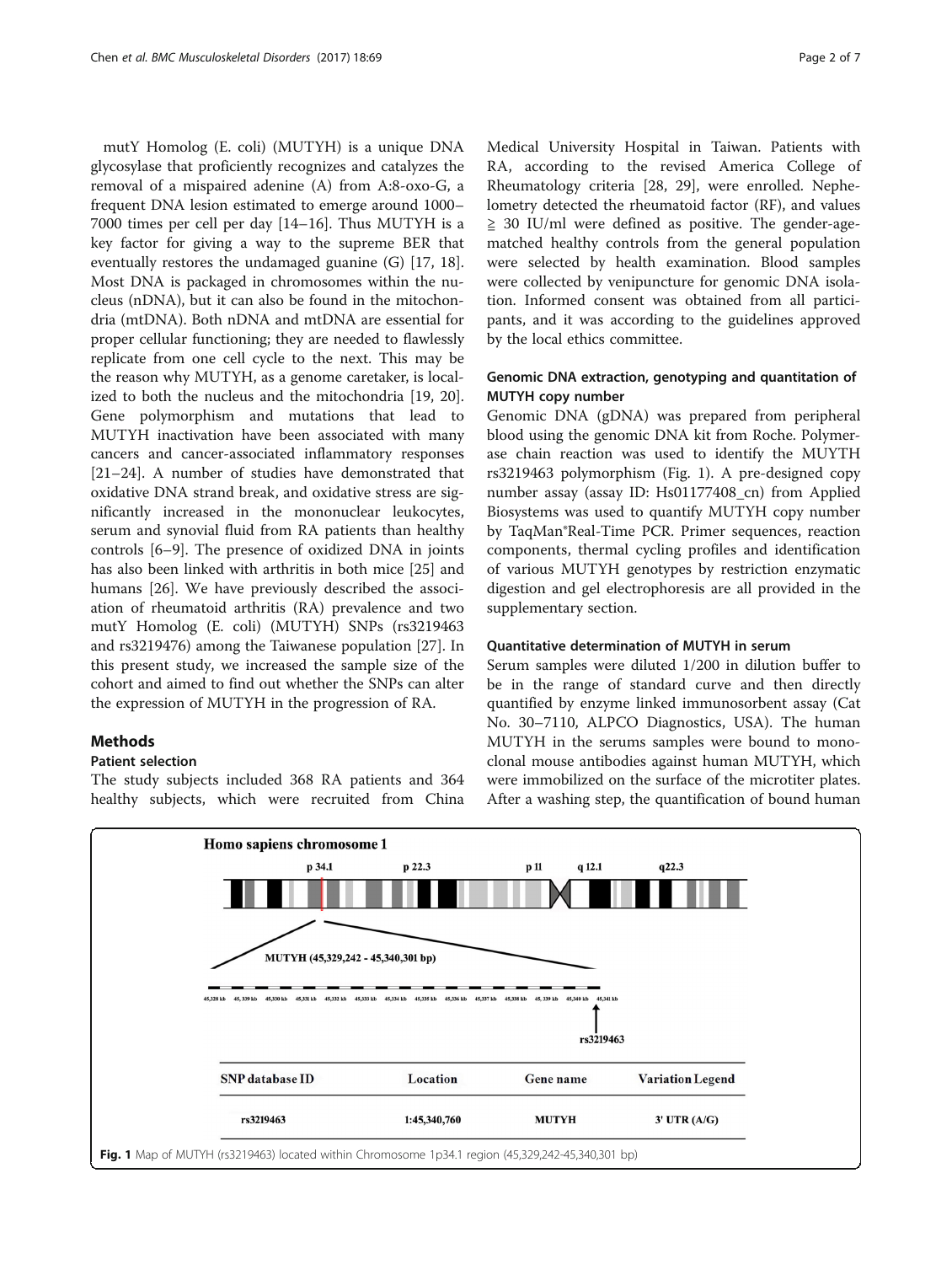MUTYH was carried out by adding a rabbit anti-human MUTYH antibody. Detection of the bound rabbit antibody was performed by a peroxidase labeled goat antirabbit antibody. The amount of converted substrate was directly proportional to the amount of bound human MUTYH and was photo metrically determined at 450 nm.

#### Statistical analysis

The genotypic and allelic frequencies of MUTYH rs3219463 SNP for the RA patients and controls were compared using the chi-square test. When one cell had an expected count of <1 or >20% of the cells had an expected count of < 5, Fisher's exact test was used. Results were considered statistically significant when  $p$  values less than 0.05. The odds ratios (OR) were calculated from the genotypic frequency and allelic frequency with a 95% confidence interval (95% CI) for the MUTYH rs3219463 SNP. The statistical analysis was performed by using SPSS version 11. The Mann–Whitney U test and Kruskal-Wallis method were used for nonparametric comparisons, and Student's t test was used for parametric comparisons [\[30\]](#page-6-0).

### Results

## Genotypic and allelic frequency distributions of MUTYH rs3219463 SNP among Taiwan's Han Chinese population

The genotypic and allelic frequency distributions of rs3219463 SNP in the MUTYH gene were summarized in Table 1. The Hardy-Weinberg model was used to describe and predict genotype and allele frequencies in our study. We observed G allele to be the major allele in the population, regardless of whether they were in the patient group or the control group – at rs3219463 SNP site, the G allele frequencies were 57.6% (424 out of 736) for patients and 67.2% (489 out of 728) for the controls. By comparing the genotypic distributions between RA patients and healthy controls, our data indicated that individuals who carried GG or GA (G carrier) at rs3219463 SNP site are statistically significantly at a lower risk for developing RA ( $p < 0.0002$ ).

## Normal MUTYH CNV in RA patients

Blood leukocytes gDNA samples were available from 227 RA patients and 223 healthy controls. For the remaining patients and controls, insufficient gDNA was collected to quantify MUTYH CNV. RA patients were not associated with abnormal MUTYH CNVs (Table [2](#page-3-0)). All patients and controls had 2 copies of the MUTYH gene present in their genome.

## Increased serum level of MUTYH in RA patients

Serum levels of MUTYH were available from 40 RA patients and 38 healthy controls. For the remaining patients and controls, insufficient serum was collected to quantify MUTYH. There was a statistically significant increase in serum MUTYH concentration among RA patients (Fig. [2](#page-3-0),  $p < 0.005$ ). The mean MUTYH concentrations per milliliter of serum samples from RA patients and healthy controls are as follows:  $21.62 \pm 16.53$  ng/mL for RA patients and  $19.87 \pm 27.47$  for healthy controls. RA patients had 8.8% higher serum MUTYH levels than their age-, gender- and race-matched healthy controls.

## Classification of functional capacity and measurement of joint changes in RA patients carry risk- and non-riskassociated MUTYH SNP at rs3219463 site

RA patients can be categorized into four groups based on their functional capacity assessment. Class 1 patients can do all the usual activities without help. Class 2 patients can also do most of the normal activities despite feeling uncomfortable and thus limiting their mobility of one or more joints. Class 3 patients can do only a few tasks, and they are unable to work or they may not take care of themselves very well. Class 4 patients rely solely on others to take care them. There were no statistically significant difference between the RA-risk-associated group (AA at rs3219463) and the RA-non-risk-associated group (G carriers at rs3219463) in regards to the various RA diagnosis classes (Table [3](#page-4-0)). For the assessment of joint pain and joint stiffness, those RA patients who are G carriers at rs3219463 are less likely to have painful joints (Table [3,](#page-4-0)  $p < 0.01$ ). We also performed

| Table 1 Genotypic and allelic frequency of MUTYH-437 (rs3219463) genetic polymorphism in the RA patients and controls |  |
|-----------------------------------------------------------------------------------------------------------------------|--|
|-----------------------------------------------------------------------------------------------------------------------|--|

| $\sim$                |               |               |                  |           |
|-----------------------|---------------|---------------|------------------|-----------|
|                       | RA patient    | Control       | OR (95% CI)      | p value   |
| MUTYH-437 (rs3219463) | $n = 368$ (%) | $n = 364$ (%) |                  |           |
| AA                    | 54 (14.7)     | 47 (12.9)     | 1.80 (1.14-2.84) | 6E-06 *   |
| AG                    | 204 (55.4)    | 145 (39.8)    | 2.20 (1.60-3.03) |           |
| GG                    | 110 (29.9)    | 172 (47.3)    | Ref              |           |
| Allelic frequency     |               |               |                  |           |
| Allele A              | 312 (42.4)    | 239 (32.8)    | 1.51 (1.22-1.86) | $0.0002*$ |
| Allele G              | 424 (57.6)    | 489 (67.2)    | Ref              |           |
|                       |               |               |                  |           |

CI confidence interval, OR odds ratio

\* Statistically significant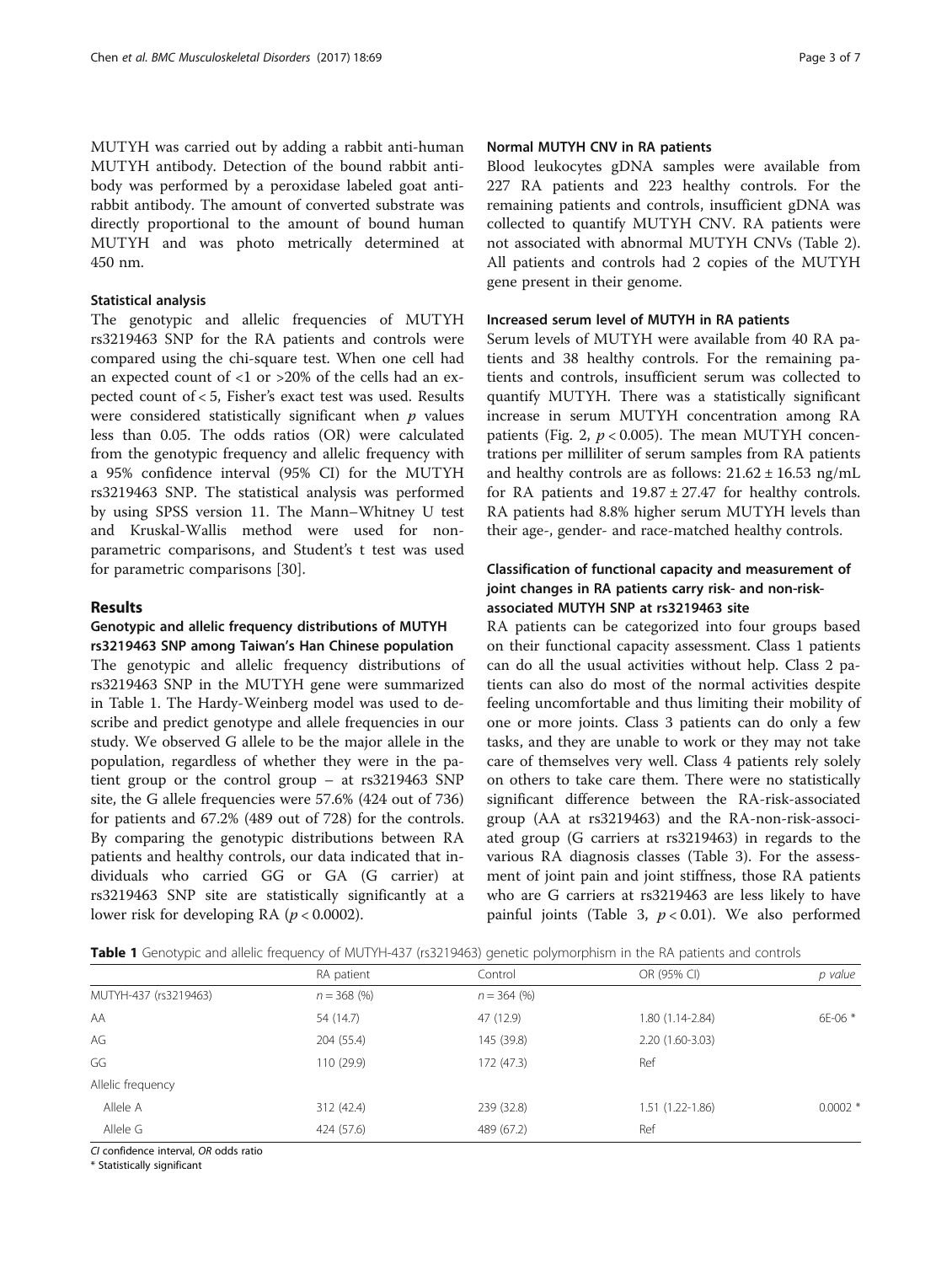|             | RA patient    | Control      | OR (95% CI) | Chi-Square | Fisher's Exact test |
|-------------|---------------|--------------|-------------|------------|---------------------|
|             | $n = 227(96)$ | $n = 223(%)$ |             | p value    | p value             |
| MUTYH CNV   |               |              |             |            |                     |
| 0, 1 or $3$ |               |              |             |            |                     |
|             | 227 (100%)    | 223 (100%)   |             |            |                     |
| .           |               |              |             |            |                     |

<span id="page-3-0"></span>Table 2 Distribution of MUTYH CNV in the RA patients and controls

CI confidence interval, OR odds ratio

quantitative joint examinations for our RA patients: the golden standard 66 swollen/68 tender joint counts (SJC66/TJC68), the disease activity score in 28 joints (DAS28), patient global assessment of disease activity (PtGA) and provider global assessment of disease activity (PrGA) were investigated among our RA patients. In our cohort, RA patients who are G carriers at rs3219463 showed statistically significant lower DAS 28 value (Table [3,](#page-4-0)  $p < 0.01$ ) than the ones who carried AA at rs3219463. In addition, although the data was not statistical significance, those RA patients who were G carriers at rs3219463 tend to have lower SJC 66, TJC66, PtGA and PrGA values than those who carry AA at rs3219463 (Table [3\)](#page-4-0).

## **Discussion**

Rheumatoid arthritis (RA) can affect any joint in the body; the severity varies from person to person. Although the exact causes of RA are unknown, oxidative stress-induced DNA damage plays a big part. We performed a candidate gene study to investigate the association of MUTYH genetic variants with their expression



and disease severity in RA patients. MUTYH was chosen as a candidate gene because MUTYH polymorphisms and mutations have been associated with various cancers and cancer-linked inflammatory responses [\[21](#page-6-0)–[25\]](#page-6-0). RA is characterized by proliferative and invasive synovial fibroblasts in the synovium, a cell population with properties similar to cancer cells [[1](#page-6-0)–[5\]](#page-6-0). We initially tested the association of four SNPs (rs3219463, rs3219476, rs3219489 and rs3219493; data not shown) tagging MUTYH with the incidence of RA in a Taiwan Han Chinese cohort study. The MUTYH G to A polymorphism at rs3219463 SNP site was identified as a susceptible allele in relation to RA prevalence. Then, we carried out several follow-up studies that gave us a more detailed picture of MUTYH rs3219463 polymorphism and its association with RA severity.

The present study extends our earlier publication in 2015 on SNP rs3219463 of MUTYH in Taiwan-Chinese RA [[27\]](#page-6-0). The sample sizes of RA increased from 192 to 368, and healthy control subjects from 192 to 364. As a follow-up study, the sample sizes for RA patients and controls were still relatively small. It would have been more impactful if the sample size for each group was greater than 500 samples. Currently, compared with other studies using Asian individual groups, we have the biggest sample size RA research. Here, we not only reporting the characterization of a SNP and potential copy number variation of MUTYH in rheumatoid arthritis patients, but also the MUTYH protein levels in RA patient's serum. Our results indicate a significantly higher level of MUTYH in patients than in controls. To our knowledge, this is the first report on MUTYH serum protein levels in RA patients. And we think that is a very important information in RA development.

MUTYH is a DNA glycosylase that recognizes and excises mispaired adenine (A) bases from the DNA backbone. Post-translational phosphorylation of MUTYH is particularly important to grant itself the unique glycosylase activity on A:8-oxo-G and A:G mispairs [\[18](#page-6-0), [31](#page-6-0)]. This enzyme, found in either nucleus or mitochondria, predominantly removes A from A:8-oxo-G mispairs under physiological salt concentrations [[17\]](#page-6-0). As a genome caretaker that defends genome integrity, MUTYH is ubiquitously expressed and its activity is directed to newly synthesized DNA strands [[32\]](#page-6-0). When MUTYH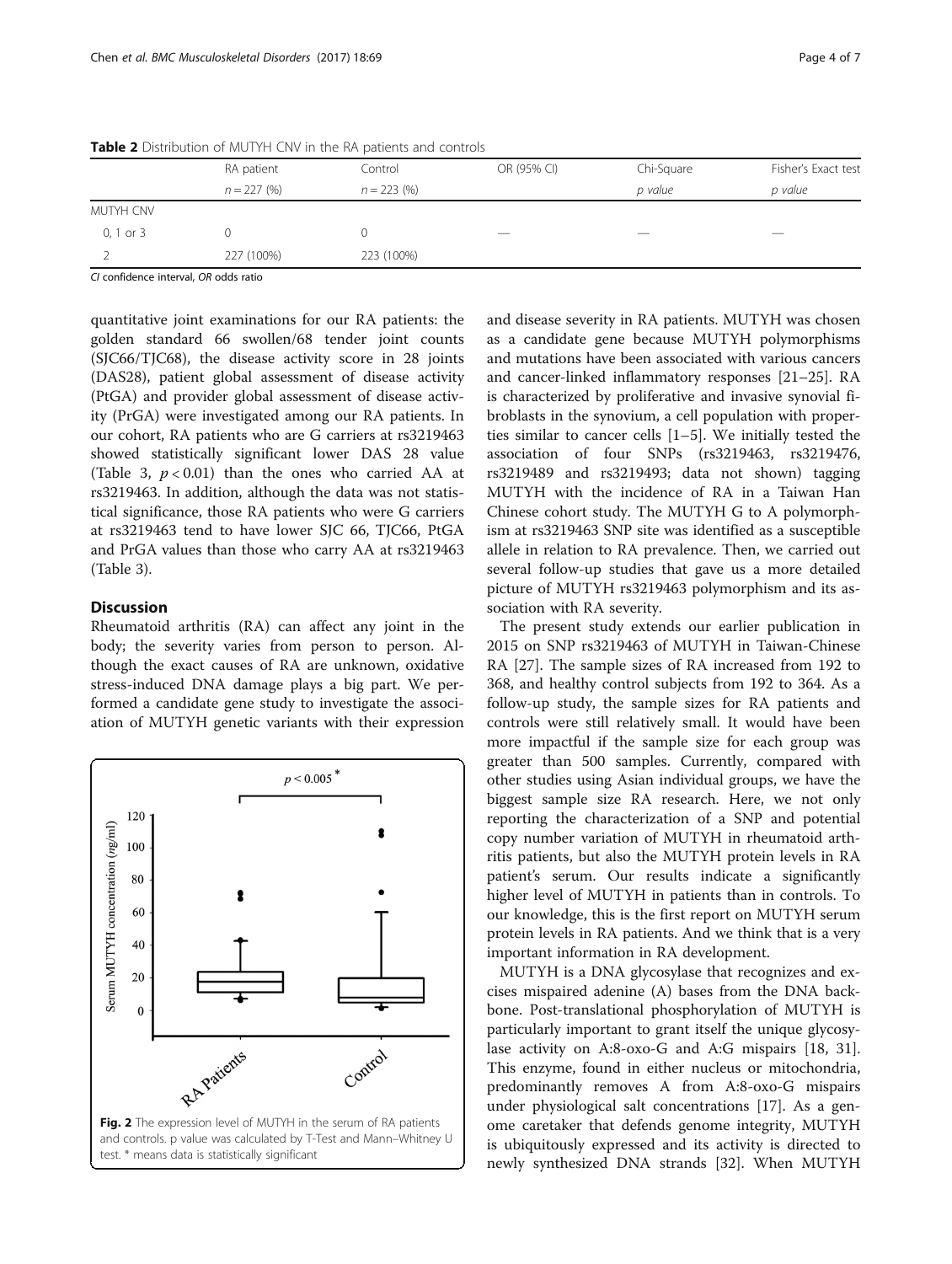|                                       | RA patients                     |                          | Chi-Square <sup>a</sup> | Fisher's Exact test <sup>a</sup> |
|---------------------------------------|---------------------------------|--------------------------|-------------------------|----------------------------------|
|                                       | Genotype at rs3219463           |                          | $p$ value               | $p$ value                        |
|                                       | G carrier - n (%)               | $AA - n$ (%)             |                         |                                  |
| RA Diagnosis class                    |                                 |                          |                         |                                  |
|                                       | 88 (75.2)                       | 13 (56.5)                | 0.315                   | 0.199                            |
| $\mathbb{I}$                          | 19 (16.2)                       | 6(26.1)                  |                         |                                  |
| $\begin{array}{c} \hline \end{array}$ | 8(6.8)                          | 3(13.0)                  |                         |                                  |
| $\mathsf{IV}$                         | 2(1.7)                          | 1(4.3)                   |                         |                                  |
|                                       | RA patients                     |                          | T-Test <sup>a</sup>     | Mann-Whitney U test <sup>a</sup> |
|                                       | Genotype at rs3219463           |                          | $p$ value               | $p$ value                        |
|                                       | G carrier - $n$ (mean $\pm$ SD) | $AA - n$ (mean $\pm$ SD) |                         |                                  |
| MUTYH serum level b                   | $27(20.98 \pm 16.51)$           | $13(23.07 \pm 17.16)$    | 0.714                   | 0.593                            |
| Joint pain                            | 135 (31.93 $\pm$ 24.33)         | 28 (45.89 $\pm$ 25.46)   | $0.007*$                | $0.006*$                         |
| Joint stiffness                       | $102 (0.62 \pm 0.97)$           | $19(0.58 \pm 0.72)$      | 0.871                   | 0.540                            |
| SJC 66 <sup>b</sup>                   | 142 $(1.96 \pm 2.69)$           | $26(2.81 \pm 3.18)$      | 0.156                   | 0.250                            |
| TJC 68 <sup>b</sup>                   | 142 $(3.83 \pm 4.07)$           | $26(6.69 \pm 7.06)$      | 0.055                   | 0.075                            |
| <b>DAS 28</b>                         | 133 $(3.88 \pm 1.2)$            | $25(4.63 \pm 1.23)$      | $0.005*$                | $0.003*$                         |
| PtGA <sup>b</sup>                     | 135 (39.65 $\pm$ 26.72)         | $27(50.48 \pm 27.82)$    | 0.058                   | 0.052                            |
| PrGA <sup>b</sup>                     | 142 (23.73 $\pm$ 17.73)         | $27(32.78 \pm 23.38)$    | 0.065                   | 0.078                            |

<span id="page-4-0"></span>**Table 3** Classification of functional capacity and measurement of joint changes in RA patients

<sup>a</sup> Nonparametric test

b Mean value is lower in the G carrier / RA-non-risk-associated but data does not reach statistical significance

\* Statistically significant

function is compromised, A:8-oxo-G mispairs on the newly synthesized DNA are not fixed,  $CG \rightarrow AT$  transversion mutations can be generated in the next round of replication. Accumulations of deleterious mutations in normal cells ultimately transform them into cancer cells [[33\]](#page-6-0). MUTYH-associated polyposis (MAP) and colorectal cancer (CRC) are the well-characterized hereditary conditions related to MUTYH mutations [[23](#page-6-0)]. Indeed, the BER deficiency associated with MUTYH inactivation can happen to any cell type and affect any gene. The MAP tumor spectrum has been expanded to extracolonic organs [\[22](#page-6-0), [24, 34](#page-6-0)–[37\]](#page-6-0). Synovial hyperplasia in RA is similar to a hyperplastic tumor, together with the fact that increased oxidative DNA damage and oxidative stress have been demonstrated in RA patients [[6](#page-6-0)–[9](#page-6-0)], we believed that MUTYH might have a role to play in RA pathology.

In this study, we examined the association of rheumatoid arthritis prevalence and the MUTYH rs3219463 polymorphism among Taiwan's Han Chinese population. MUTYH rs3219463 SNP is located in 3'non-coding regions. This SNP has been linked with higher treatmentrelated mortality (TRM) risk and disease relapse in patients who have undergone allogeneic hematopoietic cell transplantation (HCT) [\[38](#page-6-0)]. Thyagarajan et al. proposed that lower BER activity can increase damage to normal

tissues, resulting in higher cell death and thus increasing the risk of TRM [[38\]](#page-6-0). MUTYH composes of localization sequence, a DNA binding domain, an adenine bind motif and several interaction domains for APE1, PCNA, RPA and MSH6 [[39\]](#page-6-0). Various MUTYH isoforms differ in their 5' sequence or first exon and they can be grouped into three categories, namely  $\alpha$ , β and γ [\[40](#page-6-0)]. Studies have described MUTYH isoforms to differ in their 5' sequence which will put them into different cellular compartments, either nucleus or mitochondria [[19, 20, 40](#page-6-0)–[42](#page-6-0)]. However, the distribution and functional statuses of different MUTYH isoforms to the different subcellular locations in different cell and tissue types are still not known. Indeed, examples of inter-isoformal regulation of their functional counterparts are held almost everywhere [\[43](#page-6-0), [44](#page-6-0)]. Therefore, we propose to proceed further with the study of MUTYH isoform profiling and distribution in association with MUTYH SNPs.

Our pilot study has attempted to demonstrate whether MUTYH rs3219463 is associated with RA susceptibility and disease severity. There was a statistically significant increase in serum MUTYH concentration among RA patients. Unfortunately, we lacked samples to monitor the A/8oxoG base repair. Increased MUTYH expression may compensate for the loss of functional MUTYH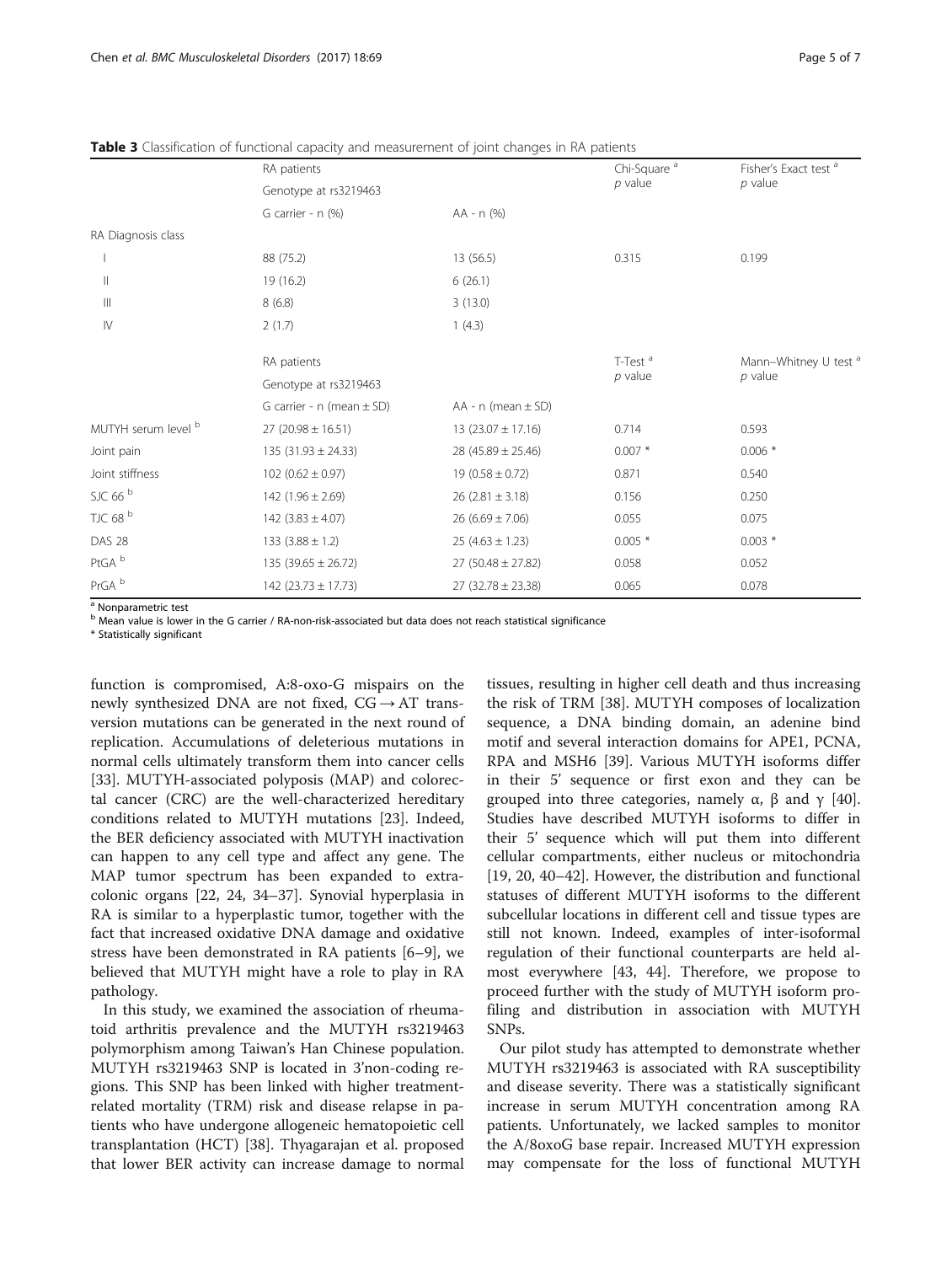isoform but further experiments are needed to validate this hypothesis. Also, a detailed questionnaire evaluated the joint damage (using joint pain, joint stiffness, SJC66/ TJC68 and DAS28) and the global assessment of disease activity (using PtGA and PrGA) for our RA patients [[45\]](#page-6-0). Although there were no statistically significant differences between various genotypes regarding RA function classes, indeed, RA patients who carried a potentially protective genotype (i.e. G carrier at rs3219463) had less severe disease symptoms – They were statistically significant in lower joint pain values and DAS scores. In addition, although the data did not reach statistical significance, RA patients who are G carriers at rs3219463 tend to have lower SJC 66, TJC66, PtGA and PrGA values than those who carried AA at rs3219463. Actually, the evaluation was somehow based on subjective analysis rather than on rigorous criteria. Pain level, stiffness level and tenderness level are subjective experiences of individuals. RA is a chronic illness and many patients with RA will suffer from depression. We cannot rule out that some patients may report physical inability and uncomfortableness were caused by psychological factors. In order to get statistically significant findings, a larger study group will be required to further verify the relationship between disease phenotypes and genotypes.

Both RF and anti-CCP are specific markers for RA because they are produced as part of the process that leads to joint inflammation in rheumatoid arthritis [[46\]](#page-6-0). CRP is usually ordered along with ESR, and they measure how much inflammation is in the body [\[47](#page-6-0)]. Although ESR and CRP are not specific tests, flaring up of these values do indicate that you have inflammation somewhere in your body. The RA patients who are G carriers at rs3219463 tend to have lower mean RF and ESR values than the group who carried AA, but the difference did not reach statistical significance, possibly because of the small sample size of the subgroup analysis. The sample size is closely tied to statistical power. We have to admit that we have a small sample size in some subgroups, and sometimes we cannot get enough blood for both routine and RA-specific blood tests. Therefore, additional studies are needed to validate these results by using a larger cohort of RA patients.

Medications that can reduce joint inflammation, relieve pain and slow down joint damage are prescribed to treat or reduce the symptoms of RA. However, some of these medications can cause serious side effects [[48](#page-6-0), [49](#page-6-0)]. In addition, RA itself can increase the risk of developing certain cancers and organ dysfunctions in patients. These complications may affect serum MUTYH levels. We, thus, carefully documented the drug use patterns of each RA patient and no serious side effects were observed.

## **Conclusions**

In conclusion, our pilot study showed that RA is associated with rs3219463 SNP in MUTYH gene and increased serum level of the MUTYH protein. These findings suggest EGFR is a valuable therapeutic target in the treatment of RA, and thus, is worthy of further investigation.

#### Abbreviations

95% CI: 95% Confidence interval; CNVs: Copy number variations; DAS: Disease activity score; MUTYH: mutY Homolog (E. coli); RA: Rheumatoid arthritis; SJC66/TJC68: Swollen joint count (SJC66 joints) and tender joint count (TJC68 joints); SNPs: Single nucleotide polymorphisms

#### Acknowledgements

We are grateful to the patients for donating their samples to our research studies, staff within the research and clinical teams at Genetic Center, China Medical University Hospital for help in obtaining and processing samples for funding this research.

#### Funding

This work was supported by China Medical University Hospital in Taiwan (DMR-102-110 and DMR-103-102), Taiwan Ministry of Health and Welfare Clinical Trial and Research Center of Excellence (MOHW105-TDU-B-212- 133019) and National Science Council in Taiwan (NSC99-2314-B-039-005- MY3).

#### Availability of data and materials

The data cannot be publicly shared because permission was not obtained from the participants but are available from the corresponding author on reasonable request.

#### Authors' contributions

According to the definition given by the International Committee of Medical Journal Editors (ICMJE), the authors listed above qualify for authorship based on making one or more of the substantial contributions to the intellectual content of: (i) Conception and design [SYC, CMH, FJT]; and/or, (ii) Analysis and interpretation of data [SYC, CMH, FJT, YCH, SPL, YJL, YYC, HWL]; and/or (iii) Participated in drafting of the manuscript [SYC, CMH, FJT, HHC]; and/or (iv) Critical revision of the manuscript for important intellectual content [SYC, CMH, FJT, HHC, SFL]. All authors read and approved the final manuscript.

#### Competing interests

The authors declare that they have no competing interests.

## Consent for publication

Not applicable.

#### Ethics approval and consent to participate

This study was approved by the institutional review board (IRB) of china medical university hospital (Taichung, Taiwan) prior to patient enrollment. All participants provided written informed consent.

#### Author details

<sup>1</sup>School of Chinese Medicine, China Medical University, Taichung 404 Taiwan. <sup>2</sup> Genetics Center, Department of Medical Research, China Medical University Hospital, Taichung 404, Taiwan. <sup>3</sup> Division of Plastic and Reconstructive Surgery, China Medical University Hospital, Taichung 404, Taiwan. <sup>4</sup> Division of Immunology and Rheumatology, Department of Internal Medicine, China Medical University Hospital, Taichung 404, Taiwan. <sup>5</sup>Center for Neuropsychiatry, China Medical University Hospital, Taichung 404, Taiwan. 6 Department of Physical Medicine and Rehabilitation, China Medical University Hospital, Taichung 404, Taiwan. <sup>7</sup> Department of Microbiology and Immunology, and Institute of Microbiology and Immunology, School of Medicine, Chung Shan Medical University, Taichung, Taiwan. <sup>8</sup>Department of Optometry, Asia University, Taichung 413, Taiwan. <sup>9</sup> Department of Pediatrics China Medical University Hospital, Taichung 404, Taiwan. <sup>10</sup>Department of Medical Genetics, China Medical University Hospital, Taichung 404, Taiwan.